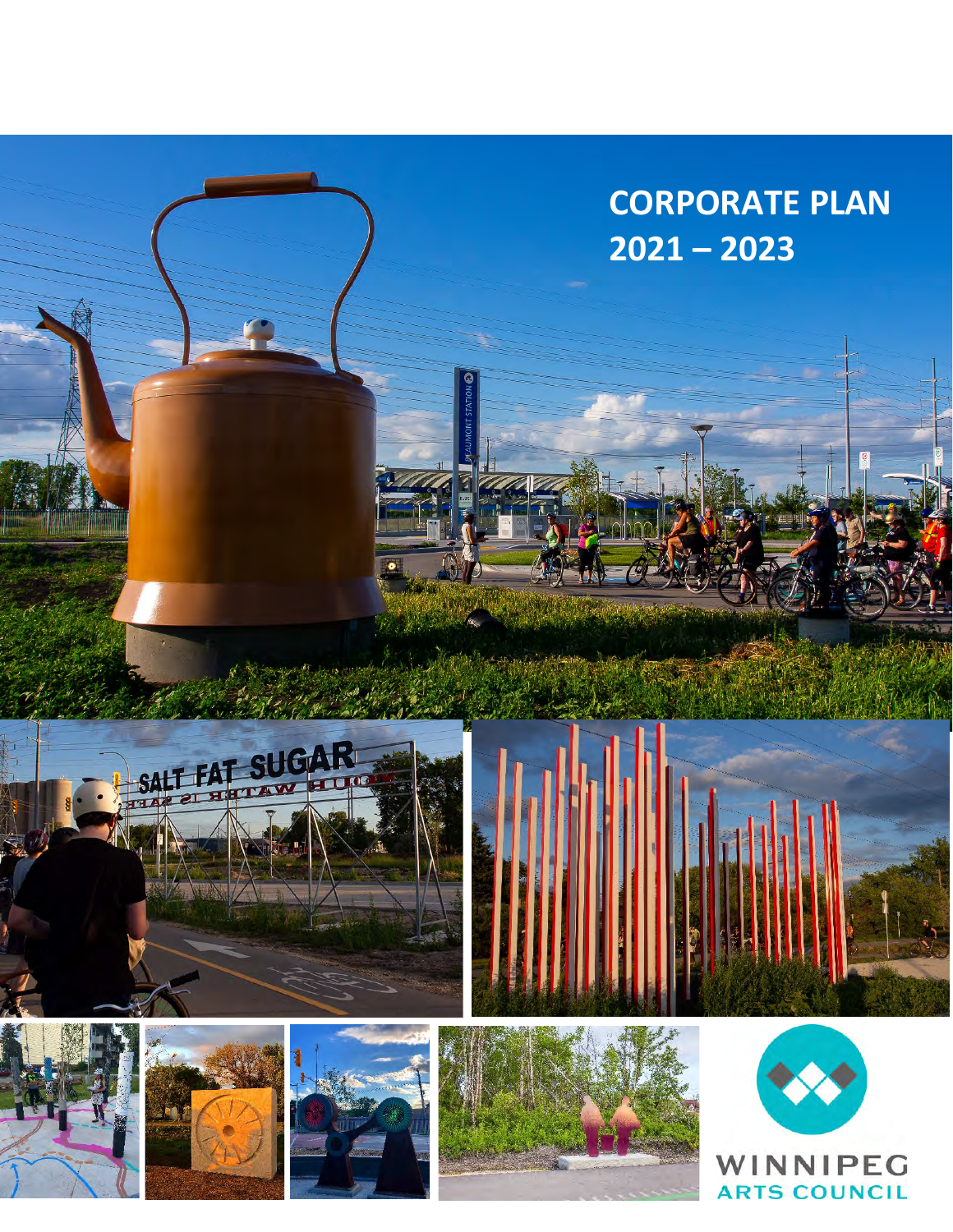# **TABLE OF CONTENTS**

Planning Framework Program Descriptions Framing Themes and Touchstones 2021-2023 Outcomes/Scorecard 2020 Financial Plan

# **Winnipeg Arts Council, Inc.**

103 - 110 Princess Street Winnipeg MB R3B 1K7 204.943.7668

[winnipegarts.ca](mailto:info@winnipegarts.ca)

**Cover Photos:** All new public art works installed along the BLUE rapid transit line

Top: *Rooster Town Kettle* by Ian August. Photo by Mark Cohoe.

Middle left: *Salt Fat Sugar & Your Water is Safe* by Bill Burns. Photo by Mark Cohoe.

Middle right: *ROW ROW ROW* by Public City Architecture and Urban Ink. Photo by Mark Cohoe.

Bottom left: *Métis Land Use* by Tiffany Shaw-Collinge. Photo by Susan Ainley.

Bottom second from left: *Furrows on the Land (The Wheel)* by Jeanette Johns. Photo by Susan Ainley.

Bottom second from right: *(Un)Still Life with Spoked Wheels* by Warren Carther. Photo by Susan Ainley.

Bottom right: *Fetching Water* by Ian August. Photo by Anna Mawdsley.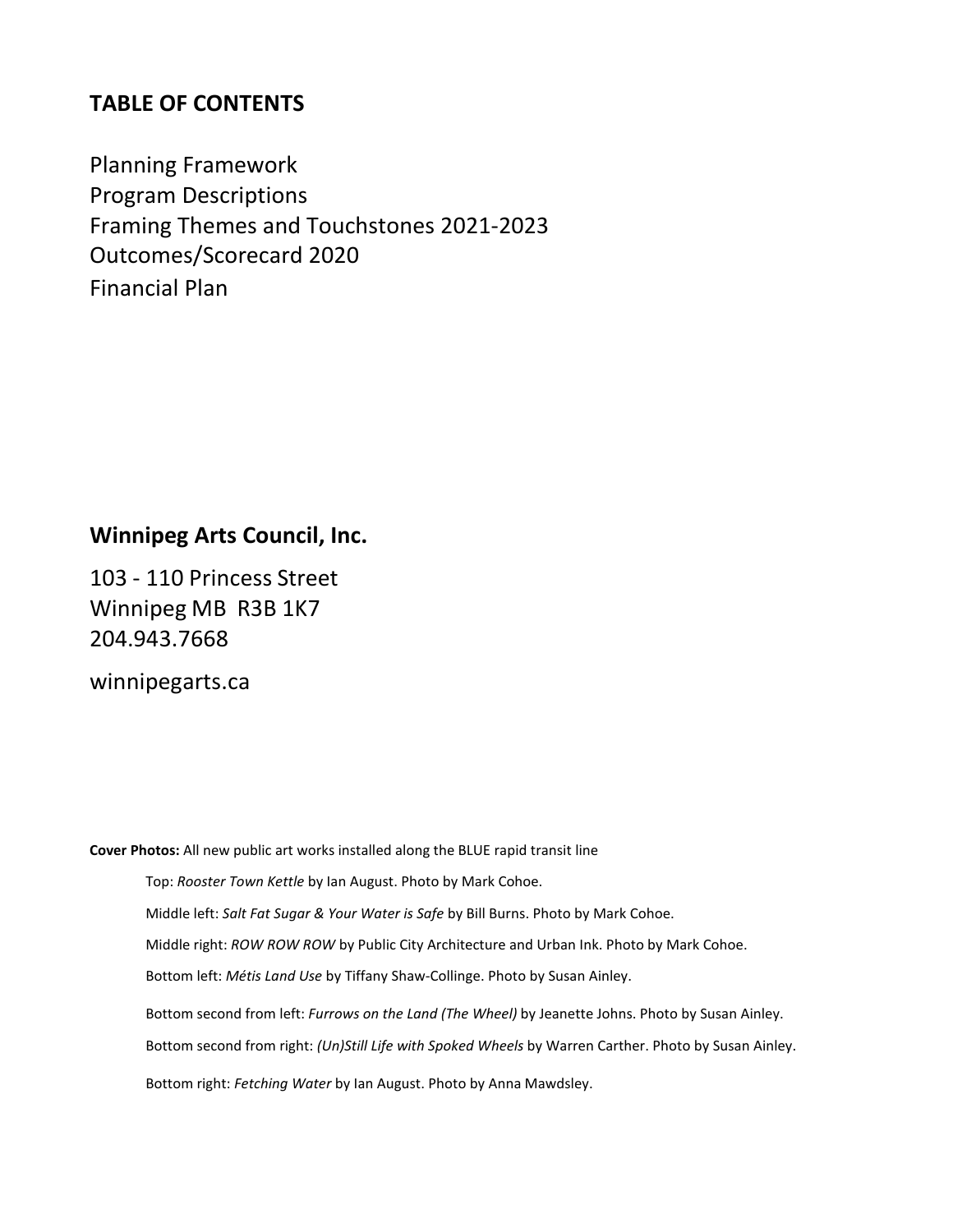# **Winnipeg Arts Council Corporate Plan Summary 2021**

2020 has been a year like none other and 2021 promises to be full of even more surprises. The entire community has been affected by the world public health crisis with the arts community subjected to not only government restrictions, but also to its own responsibility to artists, arts organizations and audiences. There is a single goal for the investment of municipal funds in the arts in 2021, and that is to assure sustainability so that the arts can survive the crisis and emerge on the other side to continue to inspire the people of Winnipeg.

Winnipeg's artists and arts institutions have been innovative and creative in moving to online platforms to deliver arts programming and maintain some momentum for the arts in Winnipeg. However, these are placeholders and cannot substitute for the in-person experience of theatre, dance, music and the visual arts. At the same time, costs for online programming are real and substantial.

From Calgary to Berlin, municipalities have provided emergency funds for the arts in 2020 over and above any annual funding. For Winnipeg, only the federal government has had the capacity to offer such assistance. The Winnipeg Arts Council has done its best within the confines of the ten percent reduction in annual funding received in 2020 and now repeated in the City of Winnipeg's four-year budget to 2023. Operating with consistent transparency and accountability, the Winnipeg Arts Council will work within the same planning framework outlined in the current strategic plan. Even in the current anomalous environment, The Economic and Social Impact of the Arts in Winnipeg, as confirmed in the study, *Culture to the Core*, (published January 2020) will survive and return to strengthen the City's infrastructure in 2021.

The Winnipeg Arts Council's 2021 Corporate Plan continues municipal investment in the arts with the request for \$4,180,787 in funds for operating and arts programs, and \$258,570 for museum program grants and administration, as confirmed in the City of Winnipeg Multi-Year Budget 2020-2023.

With the further reduction of funding for the City of Winnipeg Public Art Policy from \$500,000 (annually 2004 to 2018) to \$125,000 in 2021, this amount must now serve neighbourhoods, ongoing community programs, the staffing and administration of the Public Art Policy. At the instruction of the City, this annual request is sent to the Planning, Property and Development Department with presentation to the Planning Executive Advisory Committee. Dedicated project funds that may be available from Major Capital Projects have not been determined, but are currently the only possibility for the survival of public art in Winnipeg.

As stated, funding in 2021 will keep the arts in Winnipeg alive, and support their continued viability. Museums funding will make a contribution to the five independent museums that are endeavouring to maintain the heritage of Winnipeg with safe public access to that heritage.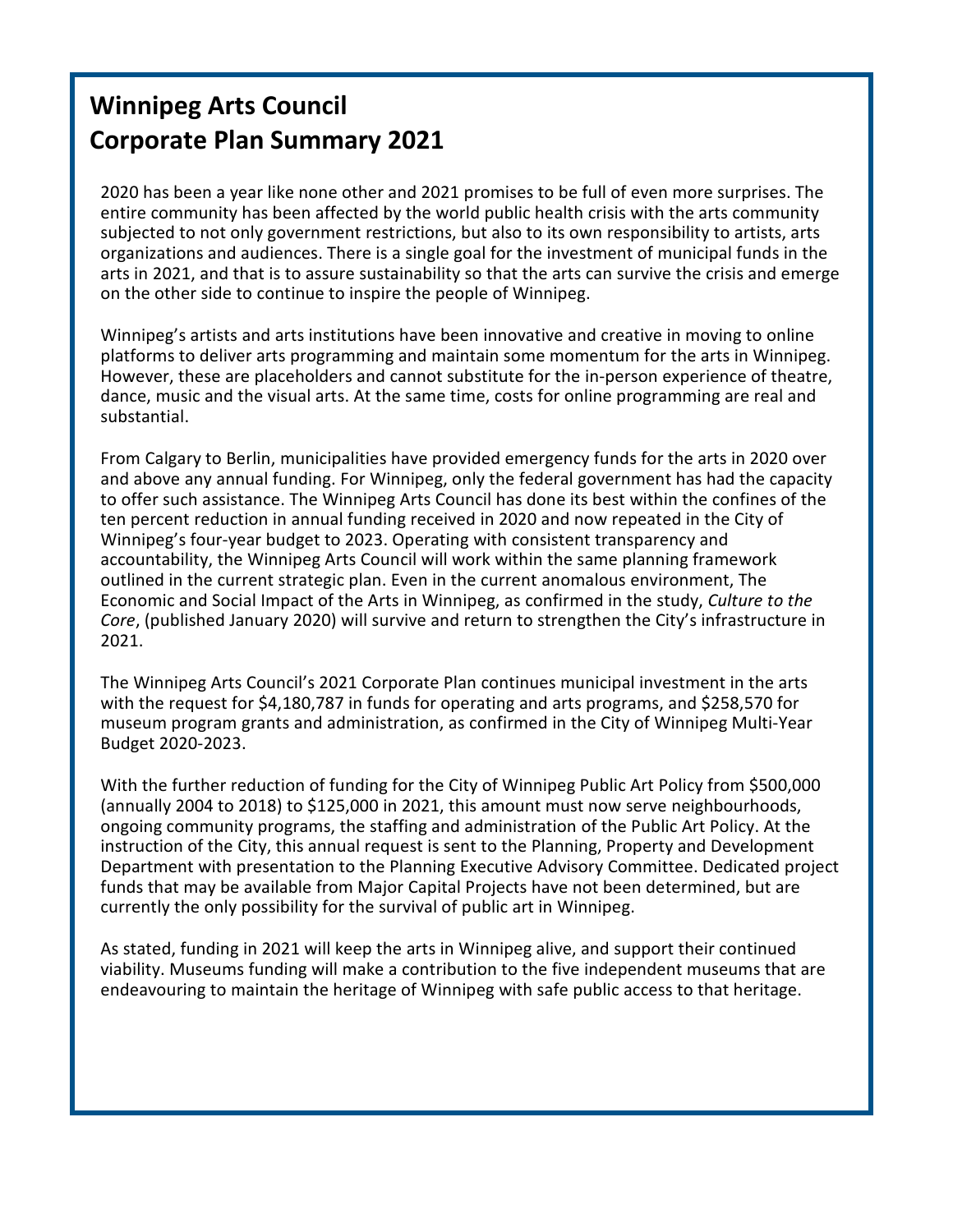# **2021 Corporate Plan**

All of the Winnipeg Arts Council programs exist within three spheres that describe the fundamental conditions for the arts in Winnipeg, and thereby also inform the planning framework:

# **CREATION**

The determination of Winnipeg's artists and arts organizations to create is fearless and unstoppable. With whatever resources available, this city produces artistic accomplishment of the highest degree.

# **PARTICIPATION**

Winnipeg communities of every nature desire the best that artists and arts organizations can offer, but also know that they too need, contribute to and participate in creative experience.

**INSPIRATION**<br>The arts are a source of inspiration and when public art is created in civic spaces, it gives the city character and livability, and easy access for all.

The Winnipeg Arts Council delivers on priorities set by the municipal plan, *OurWinnipeg.* The Arts Council:

**Helps** Winnipeg maximize the value it derives from the arts for purposes of the economy, tourism, employment and quality of life;

**Gives** Winnipeg a coherent, civic-wide policy on culture based in efficiency and best practice;

**Harnesses** Winnipeg's arts, culture and creative industries to generate positive social benefits for all of Winnipeg's diverse communities, bringing Winnipeg in step with progressive cities around the world.

The great distinguishing factor from any other organization listed on the City's "Grants" list is the fact that the Winnipeg Arts Council functions as an investor and administrator on behalf of the City, and these funds are thereby distributed to some 200 arts organizations and artists each year *with administration costs which are among the lowest of any public funder in the country.*

 $\blacktriangleright$  The arts are a significant contributor to the City's economy and tax base. Artists and arts organizations funded by the Winnipeg Arts Council generate \$4.7 million in tax revenue which is paid directly to the City of Winnipeg.

> *-* All statistics from *Culture to the Core* (2020). Data by Probe Research Inc. & Georgetown Newbury Group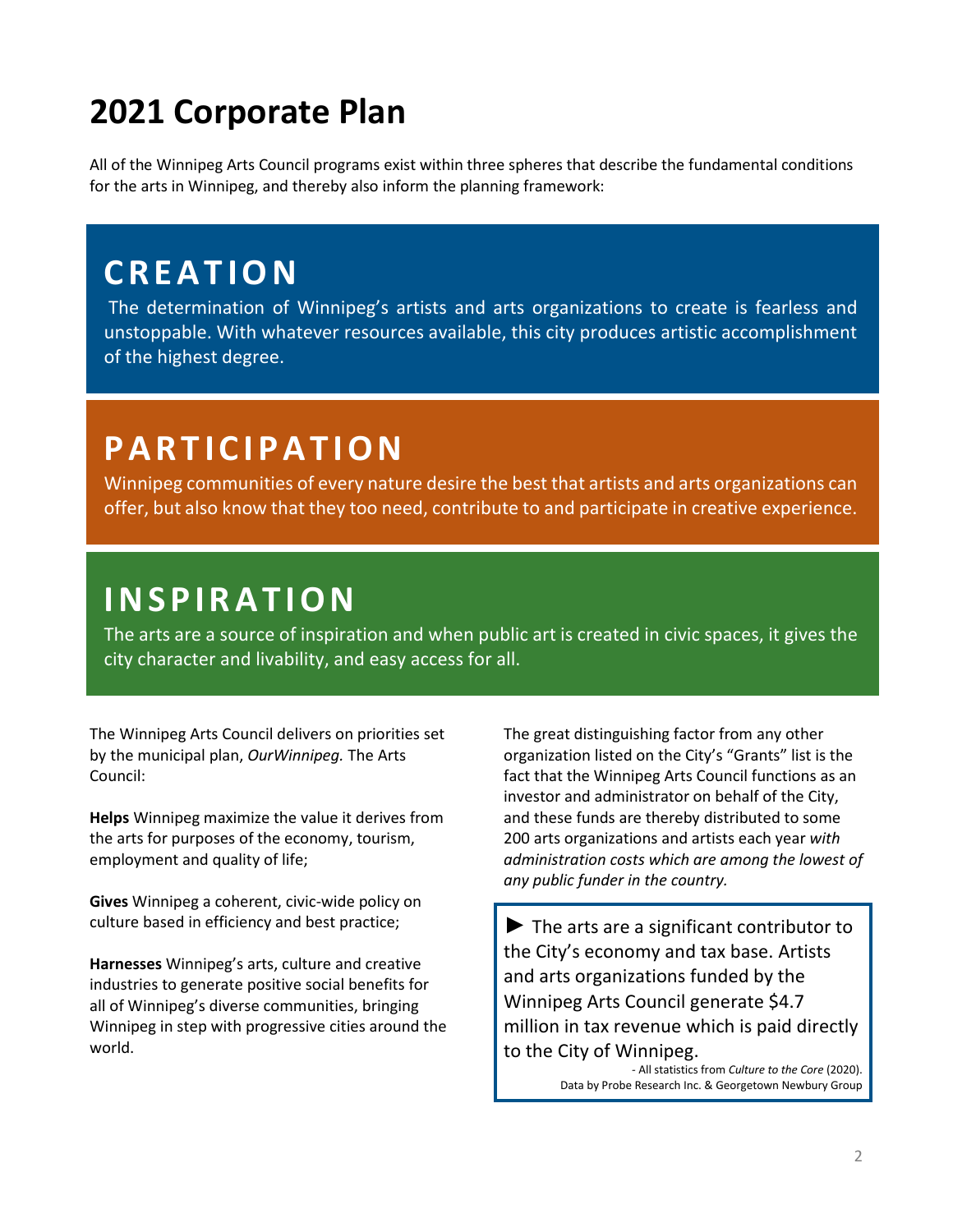# **2021 Programs CREATION**

As stated by the Winnipeg Arts Council, the individual artist is recognized as the primary source of creative activity. It is, however, the expectation that arts organizations implement creativity, ideas, imagination and artistic expression into their programs. Further, everyone in Winnipeg is invited to bring their curiosity and participation to the arts and engage in the endless possibilities on offer.

The following Winnipeg Arts Council programs support Creation in the arts community. Included are:

# **Multi-year Grants to Arts Organizations**

The three-year Operating Grants and two-year Program Support Grants are intended to make contributions to the operations of established arts organizations that have a continuing presence in Winnipeg and have a track record of high-quality programming or services. Multi-year grants support a range of activities and art forms, reflecting different cultural traditions and art practices. Organizations receiving support are expected to advance the development of their art forms, to participate in the development of local artists, to maintain public support, and to practice strict management and financial controls.

2021 will be the first year of a new funding cycle for both 3-year Operating grants and 2-year Program Support grants. As a result of the reduction from the City of Winnipeg in 2020, there is no new funding to distribute. As such, the focus of this intake will be on supporting organizations through the current period of uncertainty and demonstrating how they will address survival in times of COVID as well as how future programming will address key areas of concern including climate change and equity.

# **Project Grants**

Project Grants serve new and developing arts organizations, established arts organizations that work on a project basis, and artist collectives undertaking a special, one-time initiative. These

grants support a range of activities and art forms, reflecting different cultural traditions and art practices. This program is not open to existing multi-year grant clients.

► Creation is important to Winnipeg: 85% of Winnipeggers say that it's important for the City to fund arts and culture.

# **Grants to Individuals**

The Winnipeg Arts Council recognizes the individual artist as the primary source of creative activity, with two programs that advance this work. The Individual Artist Grant Program supports the creation of new work in any art form, or the development, curation, exhibition, or presentation of works of art by Winnipeg artists. Winnipeg is one of the few cities in Canada to have such a program for individual artists at the municipal level and this grant is a valued contributor to the national reputation of Winnipeg as a city of the arts.

Professional Development grants support artists and arts administrators in activities that contribute to their professional development and enhance their careers in the arts. This program is currently under review as travel is impossible with the current public health situation.

# **The New Creations Fund**

The double blow of a public health crisis and funding cut has resulted in the Winnipeg Arts Council removing the New Creations Fund from our list of priorities. Before it was suspended for lack of funds, the program was instrumental in the creation of new works of theatre, opera, music, literature, dance, and the visual arts. New works by Winnipeg arts organizations that would otherwise be beyond their capacity to create were premiered including several which addressed First Nations, Métis, and Francophone themes. The results of the NCF were shown across Canada including at the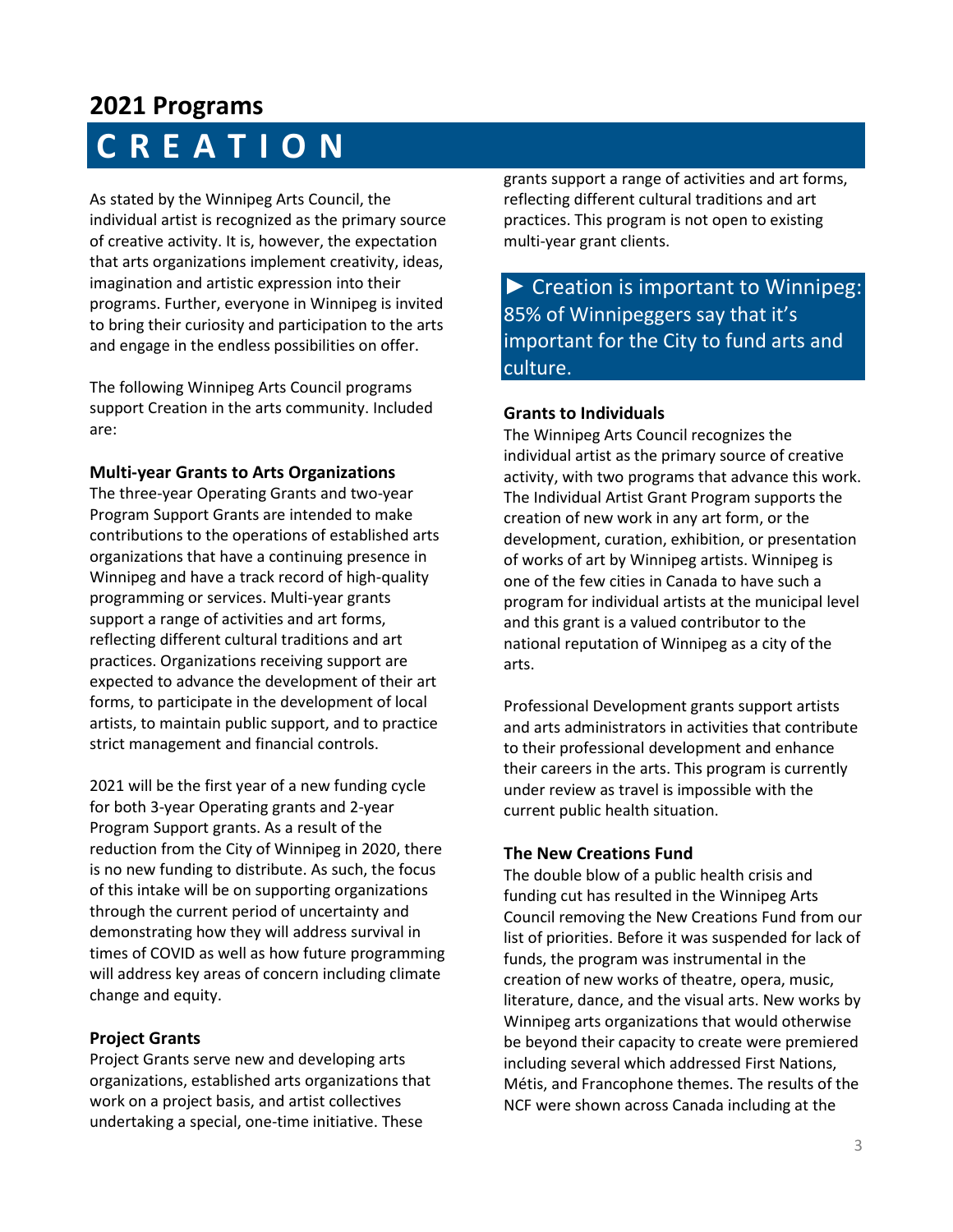National Arts Centre and the 2010 Vancouver Olympics. Between 2003 and 2011 the Fund invested over \$1.7 million in the development and production of such work and we hope that one day new investment can be secured to support it.

*In the above-listed grant programs, the Winnipeg Arts Council offers support to Winnipeg-based artists and not-for-profit organizations that have as their core activity – creation, production, presentation or training in the visual, performing, literary, and media arts. Applications for assistance are considered through a peer assessment process that advises the Winnipeg Arts Council on awards to be made within a pre-determined budget, against program criteria and guidelines*.

## **Public Art Opportunities**

The Public Art Program provides opportunities for artists to reflect on Winnipeg's stories and places while creating local icons. Public artworks created by Indigenous artists build on efforts to create awareness of the rich cultures, people and heritage that are at the roots of our Territory, city and province. It can share significant voice and meaning that is defined by Indigenous people themselves.

Culture builds community: 78% of Winnipeggers say that the arts are a good tool for reconciliation.

#### **Indigenous Arts Leaders Fellowship**

The Winnipeg Arts Council began implementation of the Indigenous Arts Leaders Fellowship in 2018 to provide opportunities for First Nations, Métis, or Inuit arts professionals to become immersed in the community of contemporary arts creation and presentation in Winnipeg. The first two Fellows completed their terms in June 2019 and immediately found employment within Winnipeg arts organizations; two more Fellows were appointed for 2019-20. 2021 plans for the program include new Fellowship positions as well as ongoing program evaluation. We continue to work with past participants to provide ongoing mentorship as they pursue careers in the arts. The priority for this program remains Indigenous administrators however we will begin looking at expanding it to provide similar opportunities for other groups who are underrepresented in arts administration.

# **PARTICIPATION**

Creative pursuit contributes to the quality of life in Winnipeg and to the health and wellbeing of its citizens. Just as important is the value of art itself, the creative ingenuity of people applied for its own purpose. Experiencing the arts provides the capacity to perceive, feel and interpret the world. The multiple aspects of "engagement," whether through community, audience, civic or youthoriented arts experiences are a programmatic priority for the Winnipeg Arts Council through our Arts Development and Public Art programs. Associated activities include:

### **Community Engagement with the Arts**

WITH ART and *Youth* WITH ART programs encourage communities to collaborate with professional artists in the exploration of creative experience, a process of artmaking that can be a catalyst for beneficial change. These programs are designed to be flexible, experimental and truly a model for community development. **Projects in progress have had to pause and rethink collaborative process and public engagement due to COVID. The start of new projects is also delayed until 2021.**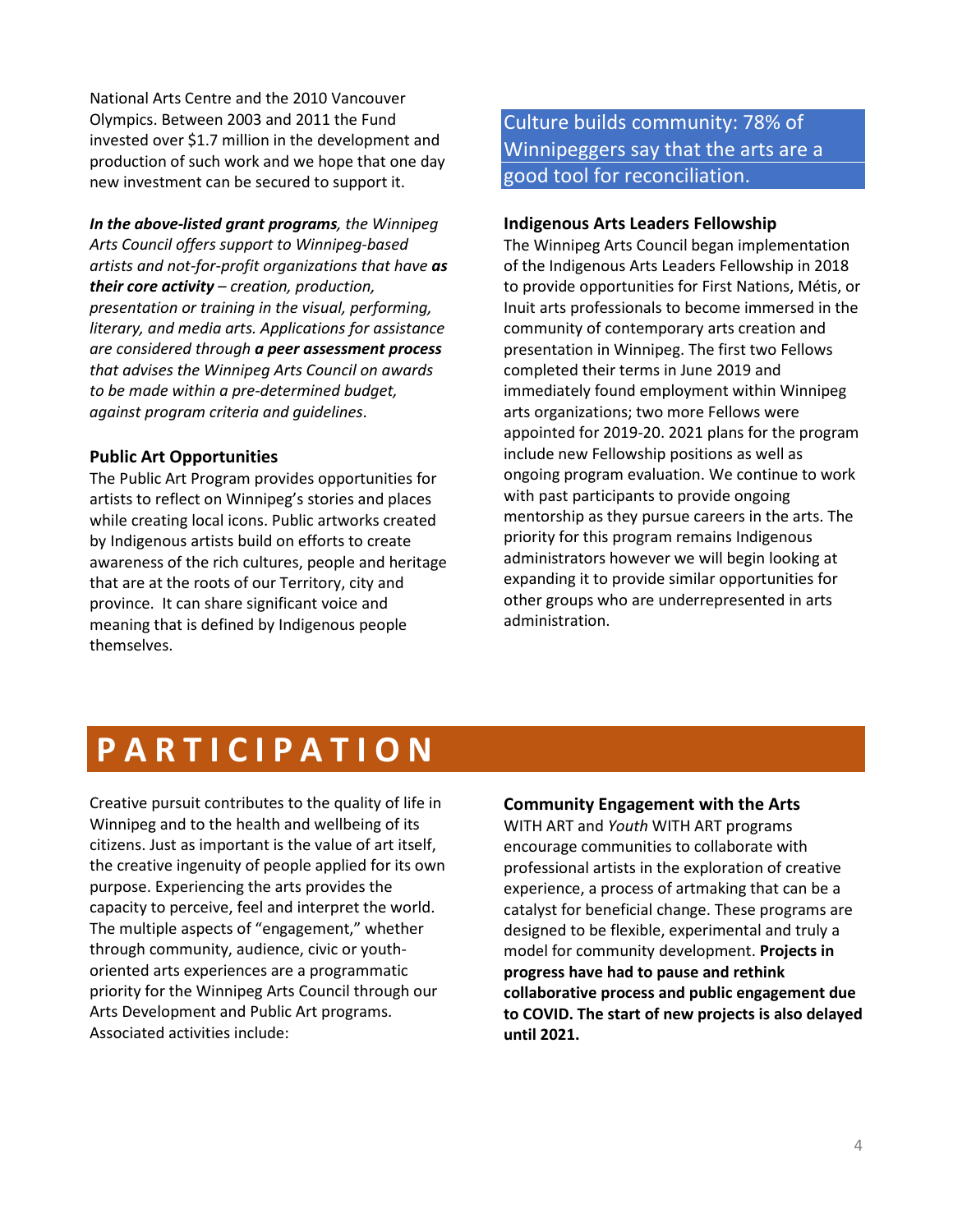► Arts participation is high throughout Winnipeg. Eight in ten citizens enjoyed the arts in 2019, with little variation in participation among neighbourhoods across the city.

### **Public Art Programming and Interpretation**

Winnipeggers come together in our city when invited to participate in public art programming. Families gather under the rainbow lights of *Bokeh*  in Kildonan Park, Indigenous artists continue to perform and share teachings in Air Canada Park and walking and biking tours attract a diverse audience to explore our City together. **With public gathering limited by COVID, the Public Art Program began work on developing a smartphone app for self-guided tours and on creating Teaching Guides that link Public Artworks with Manitoba Curriculum.**

### **Public Art Tours**

Free ArtWalk and ArtRide walking and biking tours have been received by the public with great interest and more excursions are demanded. **However, the schedule and number of participants is currently limited due to COVID.**

#### **Mass Appeal**

Mass Appeal is a series of free concerts that bring people together to celebrate in public space, as both artist and audience. It began in 2016 and has occurred annually since. **It was impossible to produce Mass Appeal in 2020 due to COVID however we intend to revive it in 2021 as a celebration of the arts in public space.**

#### **The Urban Idea Centre & City Builders**

Managed by the Winnipeg Arts Council, The Urban Idea Centre is mandated to promote the importance of the arts in city building. This is achieved through events, publications, and programs including "The Year of Urban Ideas" which in 2014 generated conversation about the arts in the public realm in Winnipeg through symposia, art installations, public events, and more.

#### **Museums -** *PARTNERSHIP*

In September 2018, City Council directed the Winnipeg Arts Council to take over funding for five Winnipeg museums which had previously been funded directly by the City, and to begin the process of developing a peer-assessed program to fund museums in Winnipeg. Research will continue in 2021, along with dialogue with the City of Winnipeg and the five museums, to ensure that this directive can be met and an appropriate program in place by Council's deadline of the beginning of 2022.

#### **Culture Days -** *PARTNERSHIP*

This open doors event invites the public to become acquainted with all the arts in Winnipeg and has become a major vehicle for those with a passing interest to find out more. The Winnipeg Arts Council partners in Culture Days in order to promote the arts and to assist access for everyone in Winnipeg.

# **►** Engaging with young people: 77% of Winnipeg kids are involved in the arts.

#### **Nuit Blanche Winnipeg -** *PARTNERSHIP*

Nuit Blanche is a free exploration and celebration of contemporary art, focused on public participation and engagement with a wide array of artists. It creates a climate where emerging and established professional artists, as well as the public, take active roles. Works exhibited are a combination of curated projects and open calls, and programming adheres to a high degree of artistic standard. **The Winnipeg Arts Council hopes to resume its affiliation with Nuit Blanche Winnipeg in 2021 after stepping back in 2020 due to COVID. WAC's relationship consists of both financial support and production contribution to the event's family-friendly programming.**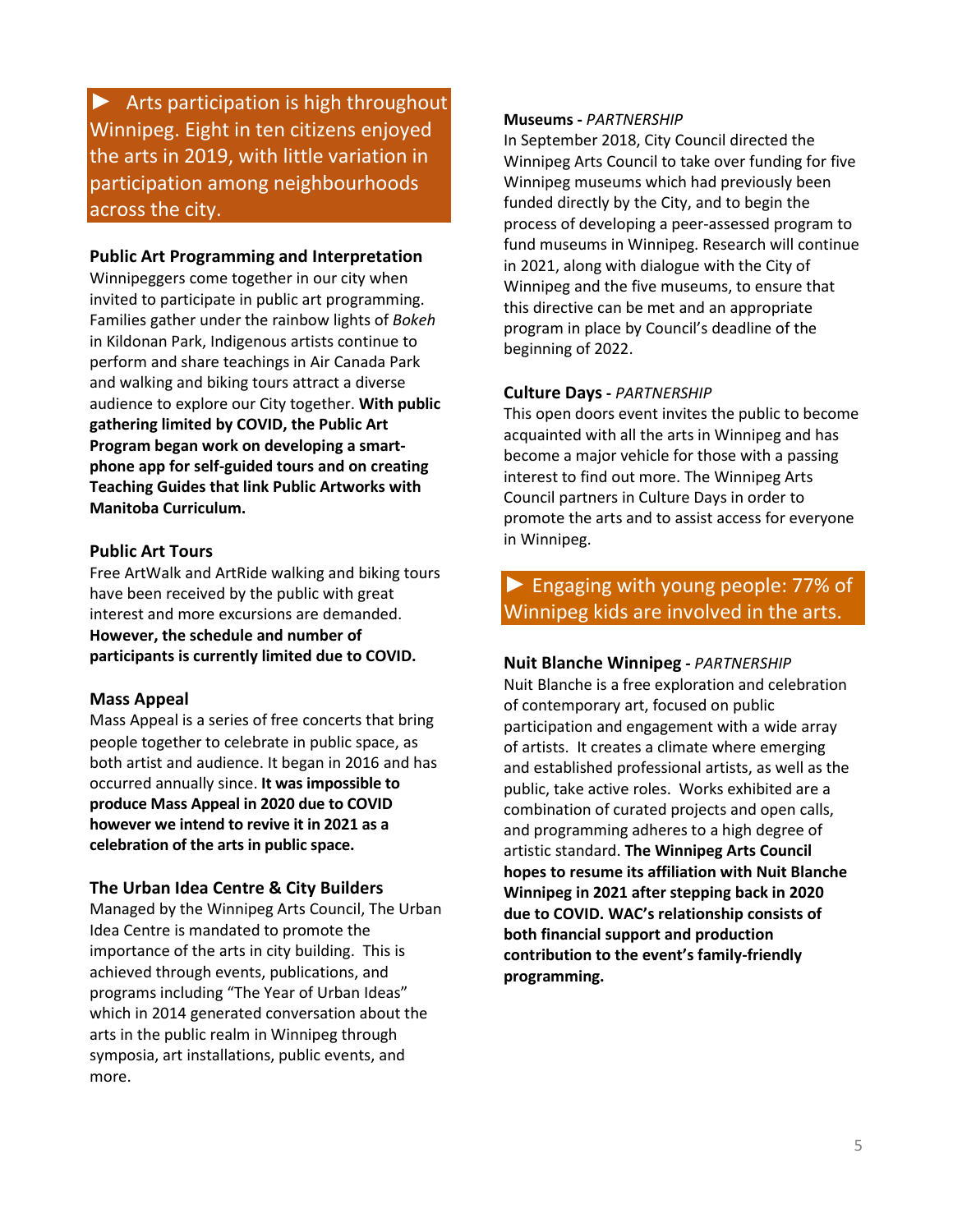# **INSPIRATION**

**Building a City of Character!** The **Public Art** 

**Program** managed by the Winnipeg Arts Council has become a model for the rest of the country and is often called upon by other municipalities for guidance. Projects in Winnipeg have transformed public space adding character and often creative utility. Whether the impressive light and mist fountain in Millennium Library Park, now an iconic marker in the centre of the city, or artworks that enliven neighbourhoods, or artists' designs integrated into infrastructure, the Winnipeg Arts Council provides the initiative and administrative integrity needed for all aspects of public art throughout the entire city.

F*ormally, the annual Public Art Program Plan is submitted under separate cover to the Director of the Department of Planning, Property and Development for approval by the Planning Executive Advisory Committee.* 

# $\triangleright$  90% of Winnipeggers say that public art gives the city more character, and 78% say every city project should have an element of public art.

Funding for public art remained unchanged for many years at \$500,000 annually since the inception of the Program and adoption of the Policy in 2004. The Program was augmented with investment from Capital Project Budgets and federal funding in recent years which added major works to the collection by Indigenous artists downtown and along the new rapid transit corridor.

Drastic cuts in 2019 and going forward will not allow for the addition of any major permanent new works to the collection. The current focus is on maintaining and engaging with the existing collection while developing smaller temporary and community-based projects and advocating for increased investment to rebuild Winnipeg's Public Art Program through the implementation of a percent-for-art initiative.

► A percent-for-art strategy will allow the Public Art Program to build at a rate that corresponds with municipal growth.

The allocation of 1% of the City's Capital Projects Budgets to public art, along with an annual base allocation, would deliver the Public Art Program Winnipeg needs and allow it to build at a rate that corresponds with municipal growth.

# **Winnipeg's Poet Laureate**

Winnipeg's second Poet Laureate, Duncan Mercredi, will continue his term in 2021. The Winnipeg Arts Council will plan for a Youth Poet Laureate to work alongside the Poet Laureate, beginning in 2022 when the third Poet Laureate is named.

► 86% of Winnipeggers say the arts make everyday life more fun. The Winnipeg Arts Council's programs draw attention to arts achievement, boost awareness of the arts in Winnipeg, and inspire the entire city to be involved in the arts.

# **Promotional and Celebratory Events**

The Mayor's Luncheon for the Arts, which includes the presentation of the annual Winnipeg Arts Council Awards, draws attention to arts achievement and boosts awareness of the arts in Winnipeg. The Luncheon will resume in 2021 after being cancelled in 2020 due to COVID.

The Carol Shields Winnipeg Book Award honours books that evoke the special character of, and contribute to the appreciation and understanding of Winnipeg, a tribute to Carol Shields whose writing often captured the essence of Winnipeg.

We hope to resume hosting official openings and launches for Public Art projects along with educational programs that connect people with public spaces in 2021.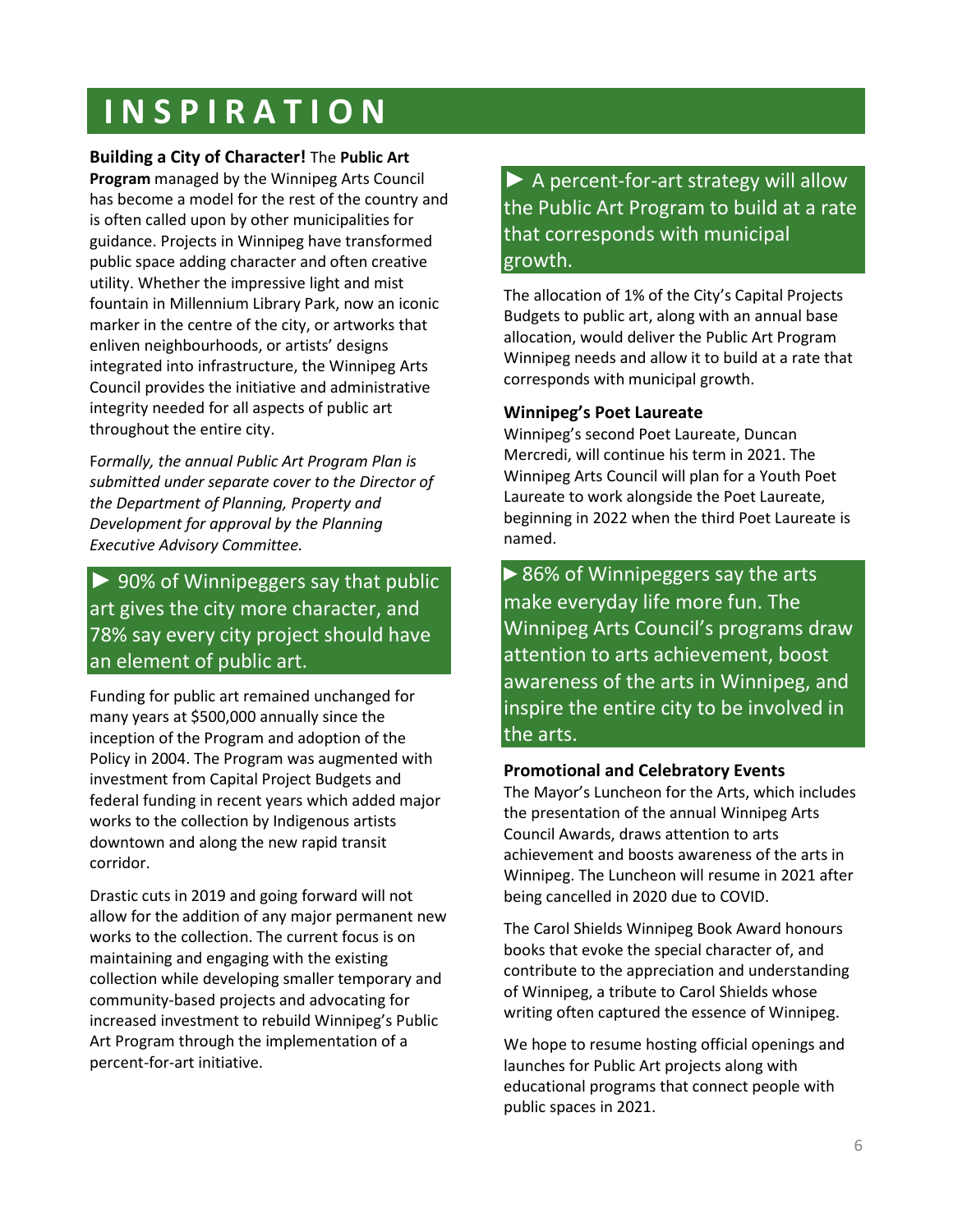# **Framing Themes and Touchstones Winnipeg Arts Council Goals 2021-2023**

# **Framing Theme:**

# **The people of Winnipeg deepen their engagement with, and value for, the arts**

| <b>Touchstones</b>                                                                                                                                                                                                                                                                                                                                                                                  | <b>Impacts</b>                                                                                                                                                                                                                                                                                                                                                  | <b>Programs/Goals/</b><br><b>Objectives for 2021</b>                                                                                                                                                                                                                                                                                                                                                                                                                                                                                                                                                                                                                                                                                        | <b>Programs/Goals/</b><br><b>Objectives for</b><br><b>2022 / Beyond</b>                                                                                                                                                                                                                                                                                                                                                                                                                                                                             |
|-----------------------------------------------------------------------------------------------------------------------------------------------------------------------------------------------------------------------------------------------------------------------------------------------------------------------------------------------------------------------------------------------------|-----------------------------------------------------------------------------------------------------------------------------------------------------------------------------------------------------------------------------------------------------------------------------------------------------------------------------------------------------------------|---------------------------------------------------------------------------------------------------------------------------------------------------------------------------------------------------------------------------------------------------------------------------------------------------------------------------------------------------------------------------------------------------------------------------------------------------------------------------------------------------------------------------------------------------------------------------------------------------------------------------------------------------------------------------------------------------------------------------------------------|-----------------------------------------------------------------------------------------------------------------------------------------------------------------------------------------------------------------------------------------------------------------------------------------------------------------------------------------------------------------------------------------------------------------------------------------------------------------------------------------------------------------------------------------------------|
| By actively pursuing:<br>• A leadership role in<br>celebrating and boosting<br>the visibility of the arts<br>across all sectors<br>• A renewed strategy that<br>tells the story of Winnipeg<br>Arts Council programs,<br>projects and services to the<br>widest possible audience<br>• Strategic and integrated<br>communication for<br>promotion, advocacy and<br>interaction with<br>stakeholders | • The image of Winnipeg as<br>a City of the Arts is<br>reinforced<br>• The Winnipeg Arts<br>Council is an effective<br>information hub for the arts<br>in Winnipeg<br>• There is an increase of<br>participants, in number and<br>diversity, in Winnipeg arts<br>events<br>• Stakeholders understand<br>the Winnipeg Arts Council's<br>contribution to the arts | . Work closely with local,<br>national and international<br>community to monitor and<br>mitigate the effects of<br>COVID-19 on Winnipeg's<br>arts community<br>• Continue to develop<br>outreach and interpretive<br>programming for public art<br>(with youth focus)<br>• Continue communications<br>strategy for rolling out<br>public art projects, the<br>expansion of billboard<br>readership and calendar<br>• Continue engagement<br>through social media;<br>develop accessibility<br>standards in social media<br>• Review existing &<br>investigate new Arts<br>Development programs<br>• Increase profile and<br>programs of Winnipeg's<br>Poet Laureate; develop<br>Youth Poet Laureate<br>position<br>• Maintain collection to | • Ongoing monitoring of<br>COVID-19 effects on<br>Winnipeg artists, arts<br>organizations and<br>audiences<br>• Review relevance of<br>website<br>content/functionality<br>• Work more with<br>universities and high<br>schools to inform students<br>and engage them in the arts<br>• Continue to create and<br>implement Arts<br>Development programs<br>throughout the city to<br>facilitate interaction<br>between professional<br>artists and the general<br>public<br>• Appoint 2022-23 Poet<br>Laureate and Youth Poet<br>Laureate positions |
|                                                                                                                                                                                                                                                                                                                                                                                                     |                                                                                                                                                                                                                                                                                                                                                                 | quality standard for                                                                                                                                                                                                                                                                                                                                                                                                                                                                                                                                                                                                                                                                                                                        |                                                                                                                                                                                                                                                                                                                                                                                                                                                                                                                                                     |

continued engagement and pride in the artworks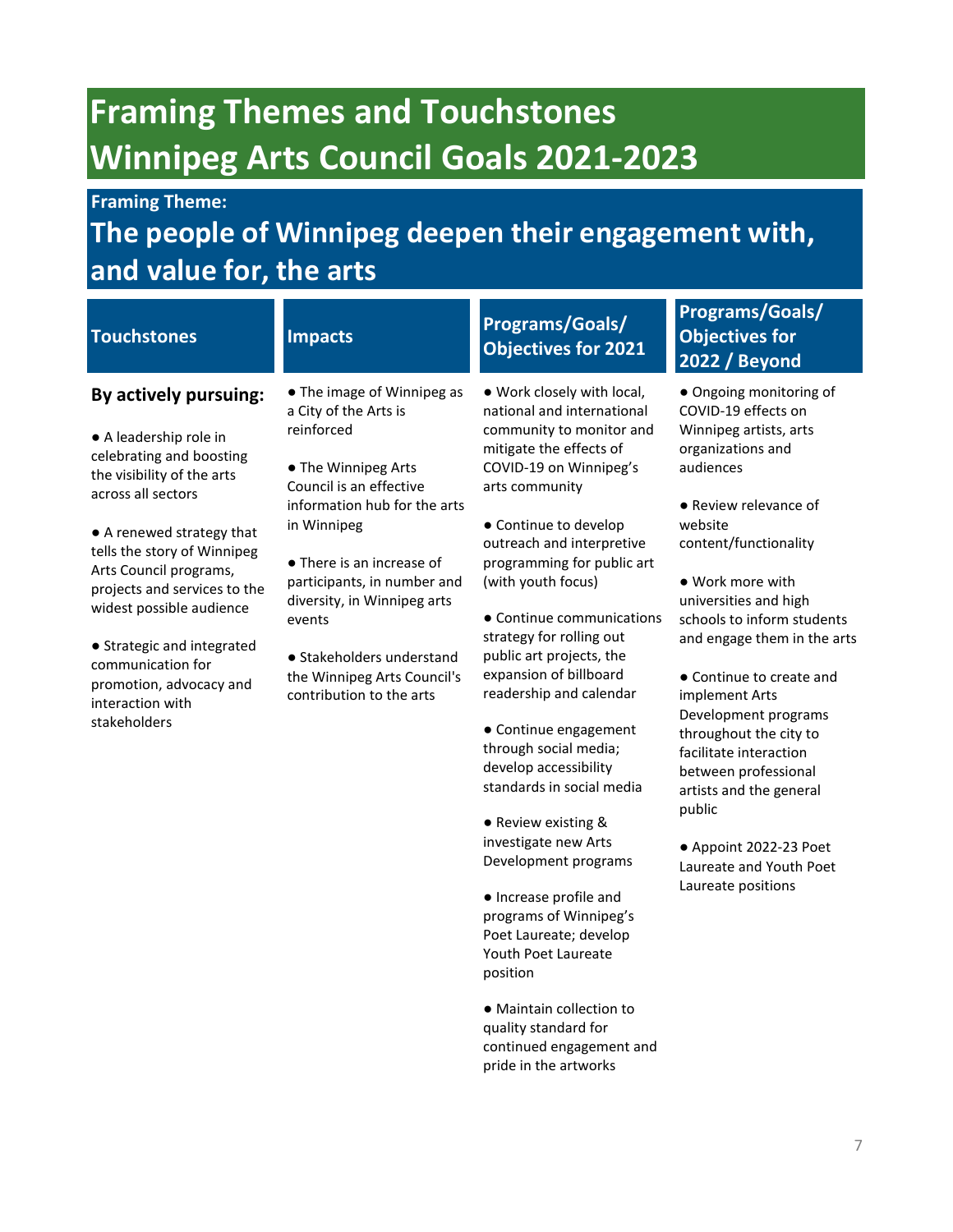# **Framing Theme:**

# **The Winnipeg Arts Council is intentionally serving diverse communities and artistic disciplines**

# **By actively engaging:**

- The varied and diverse needs of artists with dynamic programs
- Diverse communities including all ages, income and abilities, Indigenous, multicultural and newcomer populations
- In work to identify and remedy all dimensions of systemic racism
- Board membership that reflects the diversity of the community the Winnipeg Arts Council serves
- Wide-ranging audience participation
- With contemporary artistic expression
- Increased participation in the arts by Indigenous artists, Black artists and artists of colour
- Increased and diversified audiences
- Communities that feel engaged and supported by the Winnipeg Arts Council
- Increased Board diversity

# **Touchstones Impacts Programs/Goals/ Objectives for 2021**

- Create professional development opportunities for artists in grant writing and peer assessment targeting diverse groups
- Engage communities in public art tours and partnerships
- Ongoing Board development assessing membership and community representation
- Expand online grants process to Project Grants
- Maintain relationships with former Fellows; investigate expansion of program to serve other diverse groups
- Maintain programs which are adaptable and responsive to new and emerging forms of artistic practice
- Create museums grants program
- Continue to engage underrepresented artists in the creation of public artworks and programming
- Continue to engage diverse communities in the creation of public art through WITH ART and Youth WITH ART programs

# **Programs/Goals/ Objectives for 2022 / Beyond**

- Ongoing Board development assessing board membership and community representation
- Review online/electronic grants process
- Monitor participation and success rates for applicants from diverse communities to ensure representation
- Ongoing review and expansion of Indigenous Arts Leaders Fellowship
- Implement museum grants program
- Continue to prioritize the engagement of local artists in Winnipeg's Public Art Program
- Winnipeggers see themselves reflected in Winnipeg's Public Art Collection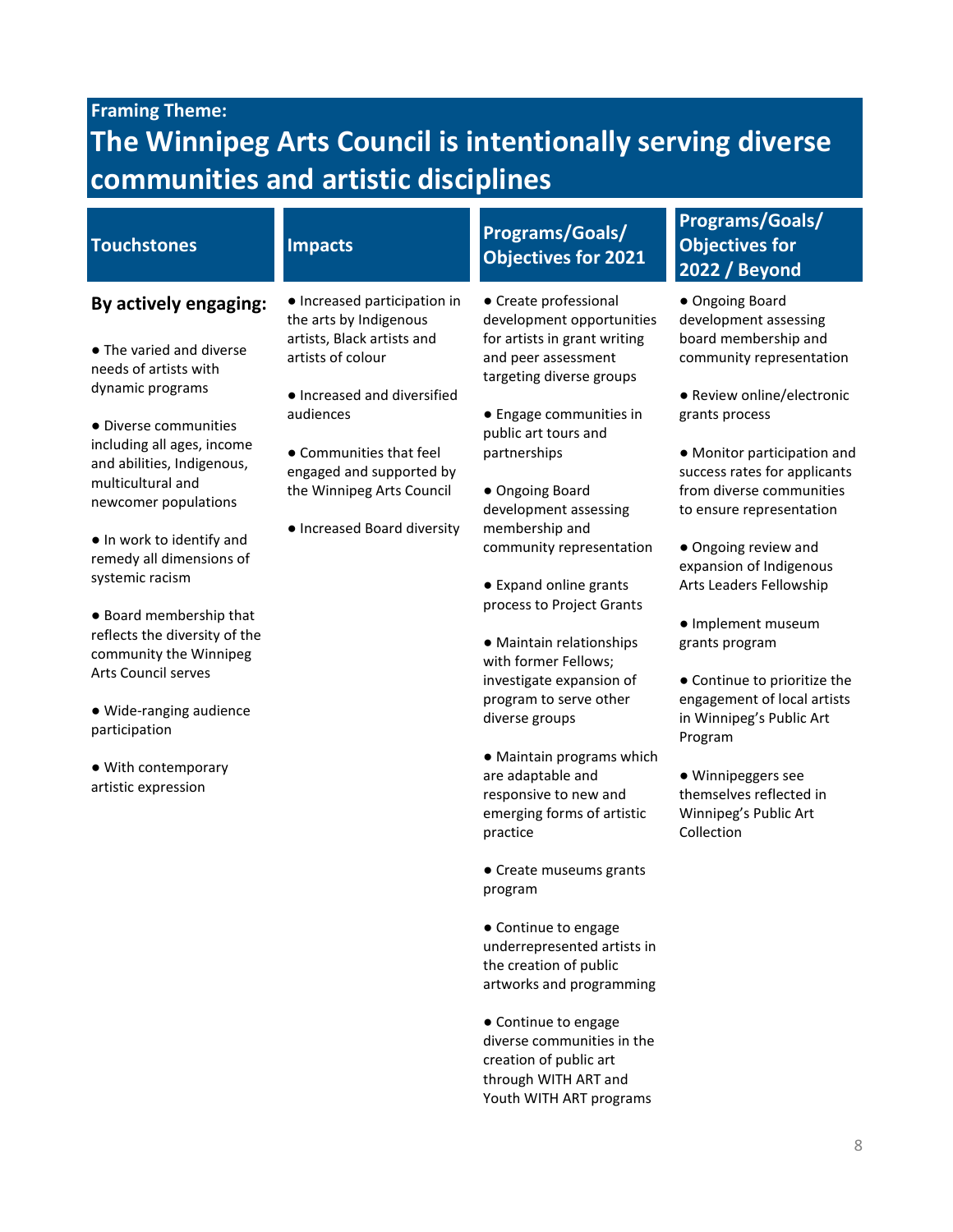# **Framing Theme: Facilitating a culture where art is understood as essential to city building**

# **By building upon:**

- The positive relationship with the City of Winnipeg
- The Winnipeg Arts Council contribution to placemaking and city building
- The inclusion of the arts in city planning and development
- The benefits of the arts are acknowledged by city officials
- Increased support for public art and the 1% of City Capital Budget designated for public art
- The cultural lens is utilized for City of Winnipeg policy and planning (in addition to social, economic and environmental lenses)
- The City of Winnipeg includes the Winnipeg Arts Council in city processes and decision-making

# **Touchstones Impacts Programs/Goals/ Objectives for 2021**

- Encourage councillors to go on tours/attend openings/other WAC events
- Strengthen the Board's relationship with the City of Winnipeg through its Councillor and City Admin representatives
- Continue to ensure proper recognition for WAC / City of Winnipeg made at public events and presentations by funded artists/organizations to demonstrate the value of the City's investment in the arts
- Continue to work with City administration to implement % for art in capital projects initiative
- Continue to find ways to work with City early in planning processes to include public art
- Enhance partnerships with Mayor and Councillors and their media and social media about WAC events, and all arts events.

# **Programs/Goals/ Objectives for 2022 / Beyond**

- Encourage councillors to go on tours/attend openings/other WAC events
- Add detail to Public Art website pages
- Strengthen the Board's relationship with the City of Winnipeg through its Councillor and City Admin representatives
- Ensure proper recognition for WAC / City of Winnipeg made at public events & presentations by funded artists/organizations to demonstrate the value of the City's investment in the arts
- Expand artist in residence program to allow more direct exchange between artists and City staff
- Ensure the long-term sustainability of Winnipeg's Public Art Program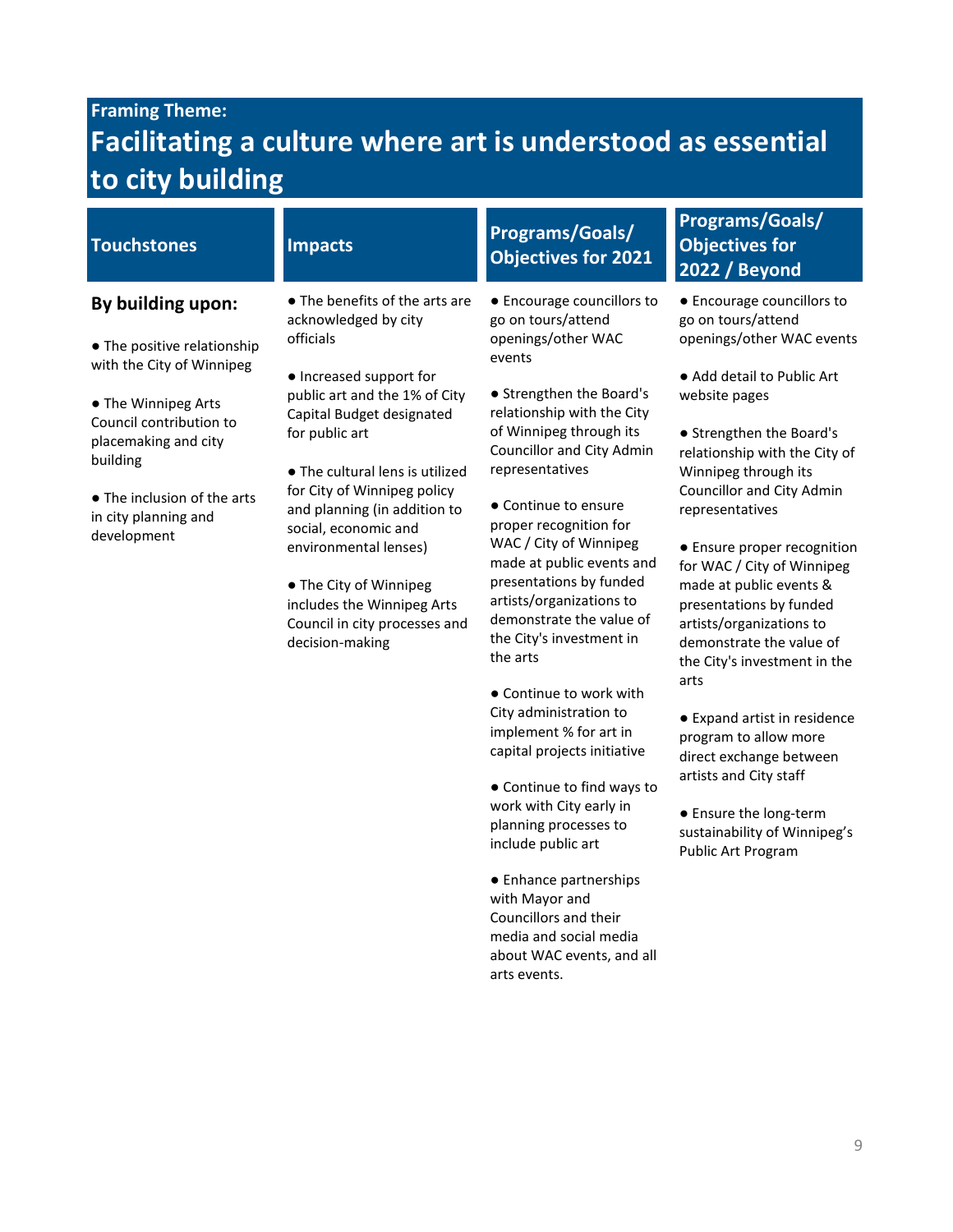# **Framing Theme:**

**Increased funding for the Winnipeg Arts Council in order to expand support to artists and arts organizations, and to increase the public's opportunity to interact with art**

| <b>Touchstones</b>                              | <b>Impacts</b>                                                                              | <b>Programs/Goals/</b><br><b>Objectives for 2021</b>                                                                              | <b>Programs/Goals/</b><br><b>Objectives for</b><br><b>2022 / Beyond</b>                                                           |  |
|-------------------------------------------------|---------------------------------------------------------------------------------------------|-----------------------------------------------------------------------------------------------------------------------------------|-----------------------------------------------------------------------------------------------------------------------------------|--|
| By strengthening:                               | • Significant increases to the<br>Winnipeg Arts Council from                                | • Continue to build<br>relationship with Mayor                                                                                    | • Continue to build<br>relationship with Mayor and                                                                                |  |
| • The relationship with the<br>City of Winnipeg | the City of Winnipeg with a<br>goal of \$12 per person by<br>2025                           | and Councillors and work<br>to convince them of the<br>arts imperative                                                            | Councillors and work to<br>convince them of the arts<br>imperative                                                                |  |
| • A fund development<br>strategy                | • The Winnipeg Arts Council<br>continues to source project<br>funds as opportunities arise. | • Significant increases to<br>the Winnipeg Arts Council<br>from the City of Winnipeg<br>with a goal of \$12 per<br>person by 2025 | • Significant increases to<br>the Winnipeg Arts Council<br>from the City of Winnipeg<br>with a goal of \$12 per<br>person by 2025 |  |
|                                                 |                                                                                             | • Continue to negotiate<br>WAC By-Law renewal with                                                                                | • Rebuild the Public Art<br>Program through increased                                                                             |  |

the City

10

investment and partnership and implementation of the

% for art strategy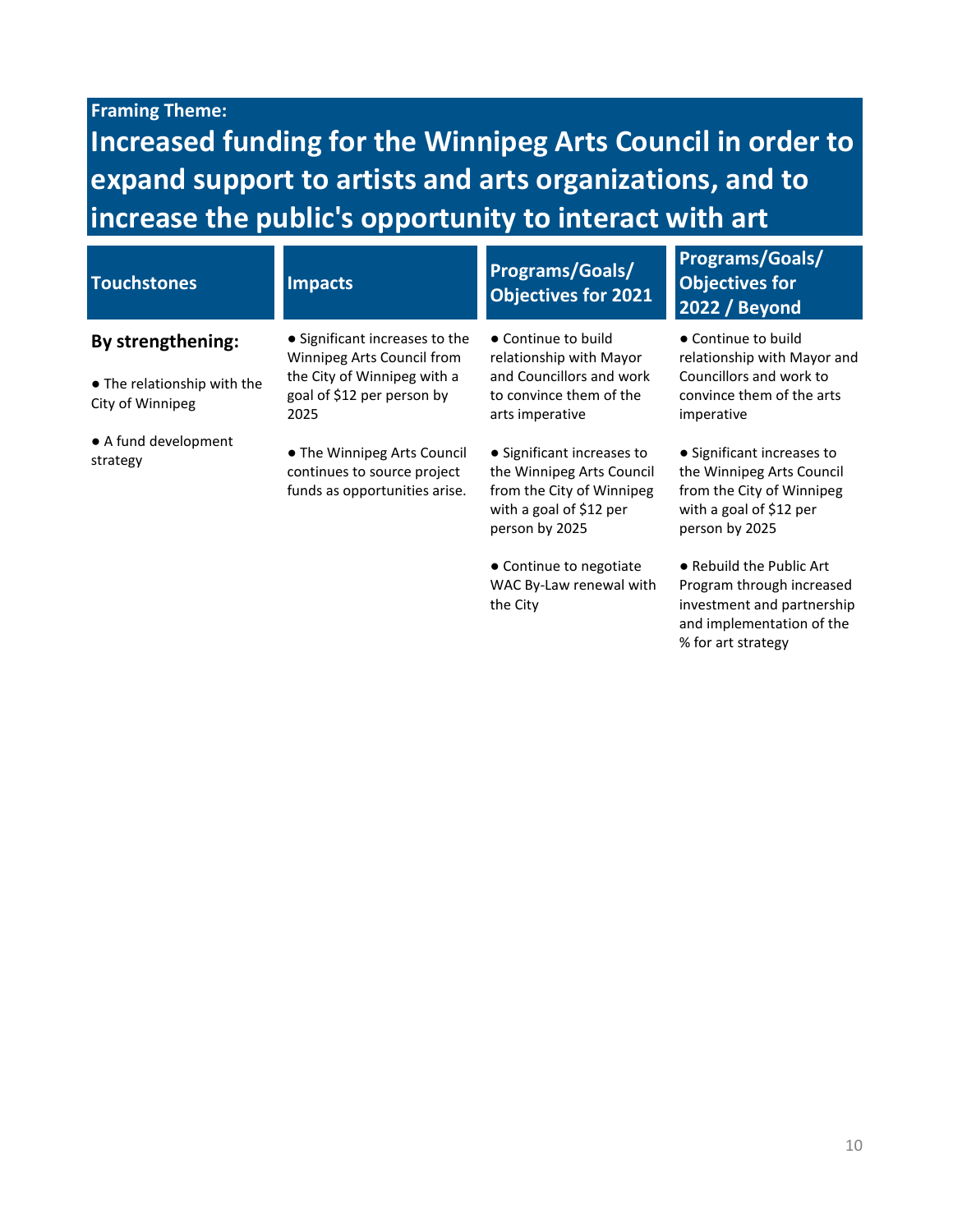# **2020 PROGRAMS/GOALS/OBJECTIVES: 2020 OUTCOMES:**

**▲** Progress◆ Ongoing **▼** Incomplete / needs consideration

| The people of Winnipeg deepen their engagement with, and value for, the arts                                                                                       |                      |                                                                                                                                                                                                                                                            |  |
|--------------------------------------------------------------------------------------------------------------------------------------------------------------------|----------------------|------------------------------------------------------------------------------------------------------------------------------------------------------------------------------------------------------------------------------------------------------------|--|
| Develop more outreach and interpretive programming<br>for public art (with youth focus)                                                                            |                      | * Developing teaching guides for public artworks<br>* Developing app for self-guided public art tours                                                                                                                                                      |  |
| Continue communications strategy for rolling out public<br>art projects, the expansion of billboard readership and<br>calendar                                     | $\blacktriangledown$ | * Communications Coordinator position is vacant due to<br>reduction in funding                                                                                                                                                                             |  |
| Attract interest in Public Art works by communicating<br>about works in progress; staff members taking over<br>involvement                                         | A                    | * Continued to update webpage summarizing projects in various<br>stages of process.<br>* Continued use of social media to reveal progress details and<br>inviting media to report on installation process                                                  |  |
| A social media strategy that encourages more<br>engagement, for example - tweet/IG post a day, fun<br>fact about specific public art works, re-posting contests    |                      | * Increased numbers of subscribers/followers across Facebook,<br>Twitter and Instagram<br>* WAC Public Art Instagram account introduced in 2019 has<br>2,500 followers                                                                                     |  |
| Review existing Arts Development programs throughout<br>the city to facilitate interaction between professional<br>artists and the general public                  | $\blacktriangledown$ | *Existing programs inhibited by public health crisis and reduced<br>funding                                                                                                                                                                                |  |
| Increase profile and programs of Winnipeg's Poet<br>Laureate                                                                                                       |                      | * Created dedicated Poet Laureate section on winnipegarts.ca<br>including regular additions of new work from Poet Laureate<br>Duncan Mercredi<br>* Winnipeg Words public art project created in collaboration<br>with Poet Laureate and launched in August |  |
| Maintain the collection to a quality standard for<br>continued engagement and pride in the artworks                                                                |                      | * Working to repair programmable lights on several artworks                                                                                                                                                                                                |  |
| Continue to create and implement Arts Development<br>programs throughout the city to facilitate interaction<br>between professional artists and the general public |                      | *Mayor's Luncheon for the Arts, Mass Appeal, Nuit Blanche<br>Winnipeg participation all cancelled due to COVID                                                                                                                                             |  |
|                                                                                                                                                                    |                      | *Partnered with Seven Oaks School Division to program arts &<br>architecture City Builders camp for high schoolers as part of the<br>Division's student retention strategy during summer months                                                            |  |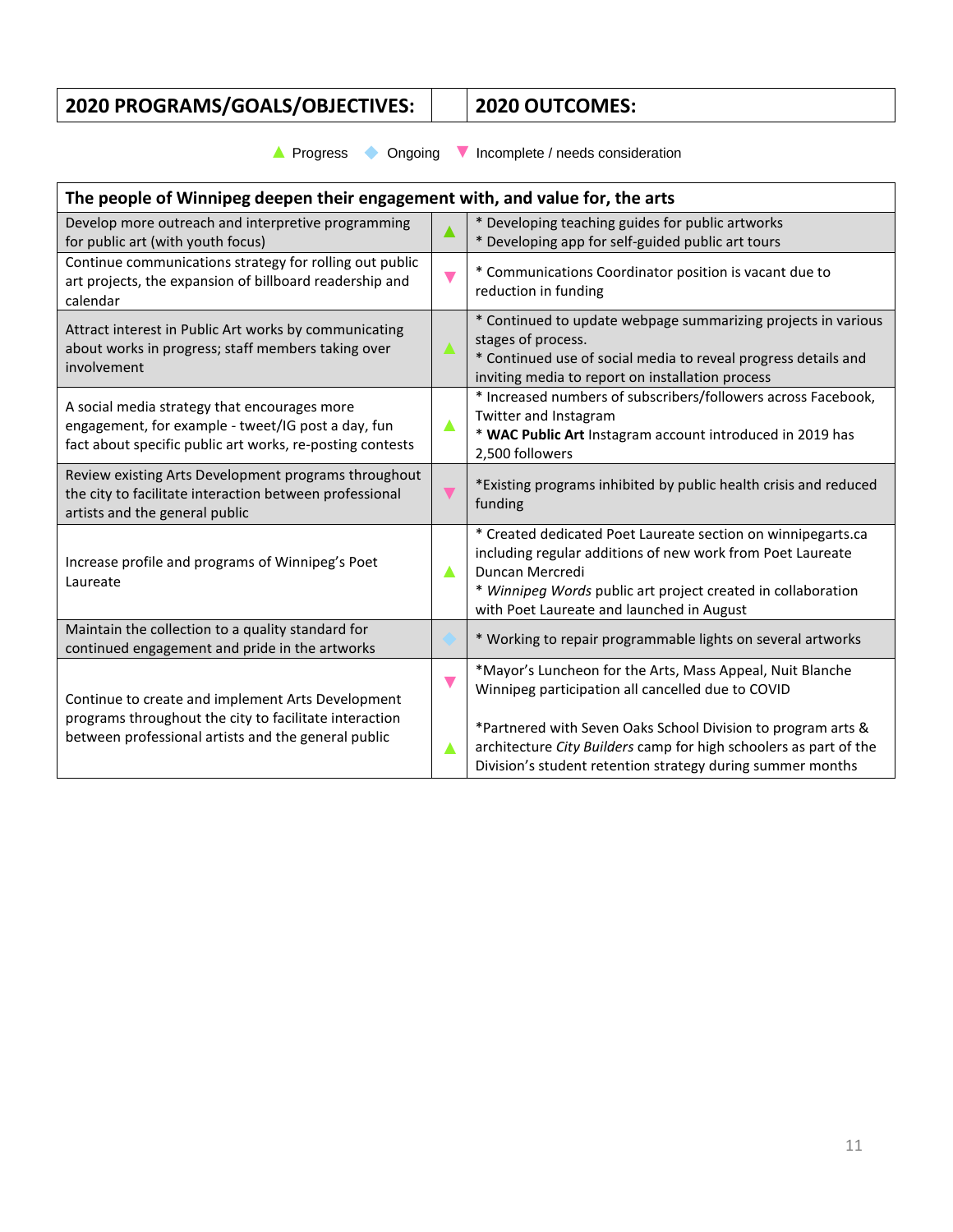# **2020 PROGRAMS/GOALS/OBJECTIVES: 2020 OUTCOMES:**

**▲** Progress◆ Ongoing **▼** Incomplete / needs consideration

| The Winnipeg Arts Council is intentionally serving diverse communities and artistic disciplines                               |   |                                                                                                                                                                                                                                                                                                                                                                                                                                                                                                                                                                                                     |  |
|-------------------------------------------------------------------------------------------------------------------------------|---|-----------------------------------------------------------------------------------------------------------------------------------------------------------------------------------------------------------------------------------------------------------------------------------------------------------------------------------------------------------------------------------------------------------------------------------------------------------------------------------------------------------------------------------------------------------------------------------------------------|--|
| Create professional development opportunities for<br>artists in grant writing and peer assessment targeting<br>diverse groups |   | * Developed more detailed tracking system for applications and<br>award statistics from self-identified Indigenous and culturally<br>diverse artists.<br>* Presentations to artist groups and university classes re grant<br>system.                                                                                                                                                                                                                                                                                                                                                                |  |
| Engage communities in public art tours and partnerships                                                                       |   | * Continue to deliver ArtRides in partnership with Bike Winnipeg<br>* Tour schedule limited by COVID<br>* Public gatherings limited by COVID                                                                                                                                                                                                                                                                                                                                                                                                                                                        |  |
| Board development assessing board membership and<br>community representation                                                  |   | * Three new members joined WAC Board in 2020 expanding<br>diverse inclusion                                                                                                                                                                                                                                                                                                                                                                                                                                                                                                                         |  |
| Evaluate online/electronic grants process                                                                                     |   | * Simplified budget component of application website for both<br>applicants and assessors                                                                                                                                                                                                                                                                                                                                                                                                                                                                                                           |  |
| Build on success of Indigenous Arts Leaders Fellowship;<br>ongoing program review & evaluation                                |   | * 2 new Fellows appointed in 2020<br>*Maintaining relationship with past Fellows including engaging a<br>Fellow for work on special project for WAC.                                                                                                                                                                                                                                                                                                                                                                                                                                                |  |
| Maintain programs which are adaptable and responsive<br>to new and emerging forms of artistic practice                        | Δ | *Continue to encourage artist collectives to apply. In 2020 for<br>the first time, more than half of Project Grants awarded were to<br>collectives rather than organizations<br>* Worked with all Project Grant applicants to re-state their<br>proposals, prior to jury, to accommodate changes necessitate by<br>COVID<br>* Multiyear grant application process redesigned to address<br>issues related to COVID, to climate change, and to equity and<br>diversity<br>* Funding approved for Studio to Site public art project for<br>adapting existing artists' works to sites around the city. |  |
| Monitor participation and success rates for applicants<br>from diverse communities                                            |   | * Winnipeg Words public art project launched in August<br>featuring poets who are Indigenous, Black and People of Colour<br>* 28% of permanently-sited public artworks created by artists<br>from Indigenous, Black and other diverse communities.                                                                                                                                                                                                                                                                                                                                                  |  |
| Create museum grants program                                                                                                  |   | * Created new two-year agreements for Museums; began<br>working with City of Winnipeg to reduce administrative<br>reporting workload for Museums and WAC                                                                                                                                                                                                                                                                                                                                                                                                                                            |  |
| Mapping as a tool to assess public art access by<br>neighbourhood                                                             | Α | * Interactive map created and geographic gaps identified                                                                                                                                                                                                                                                                                                                                                                                                                                                                                                                                            |  |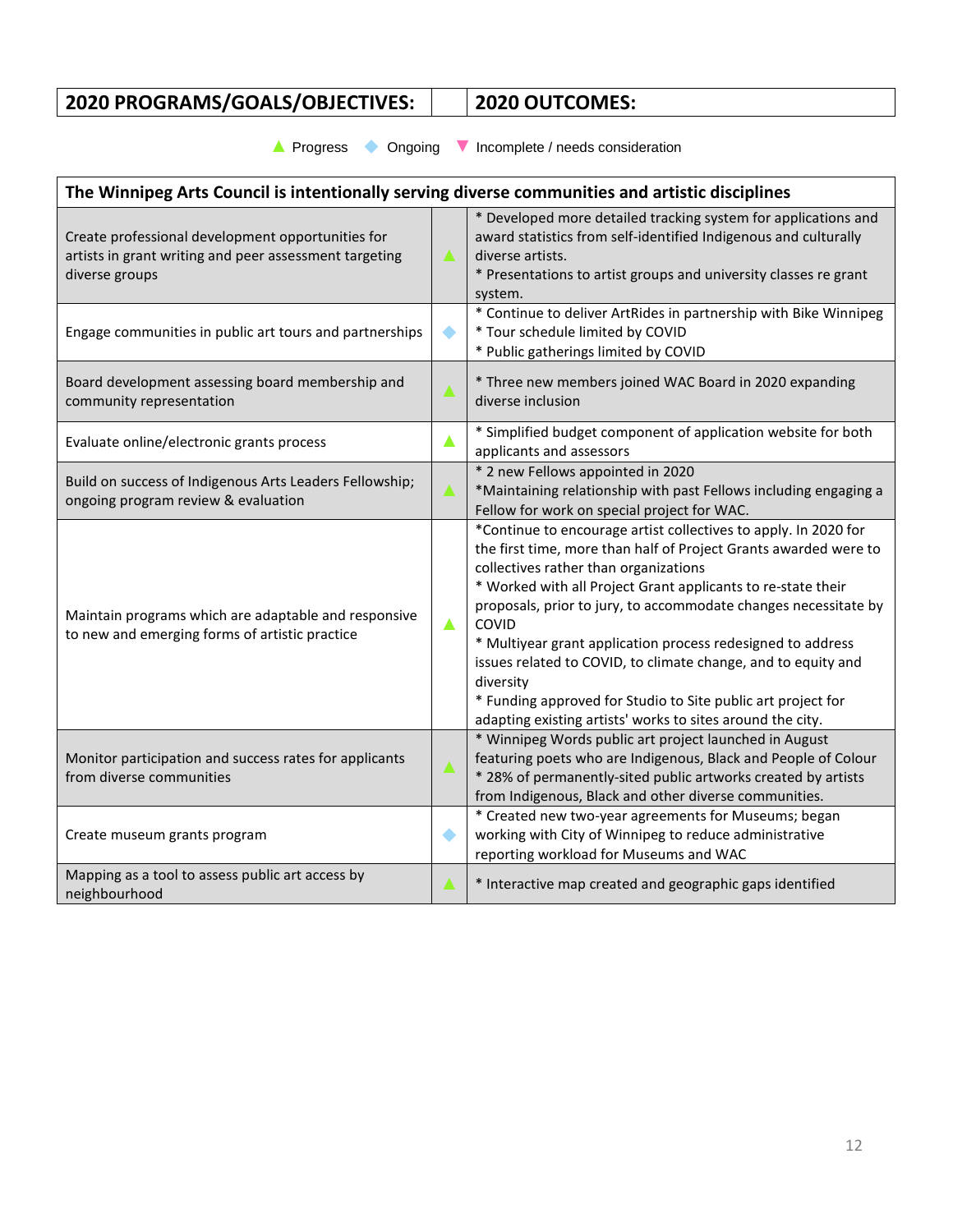# **2020 PROGRAMS/GOALS/OBJECTIVES: 2020 OUTCOMES:**

**▲** Progress◆ Ongoing **▼** Incomplete / needs consideration

| Facilitating a culture where art is understood as essential to city building                                                                                                                      |  |                                                                                                                                                           |  |
|---------------------------------------------------------------------------------------------------------------------------------------------------------------------------------------------------|--|-----------------------------------------------------------------------------------------------------------------------------------------------------------|--|
| Encourage councillors to go on tours/attend<br>openings/other WAC events                                                                                                                          |  | * Events limited due to COVID.                                                                                                                            |  |
| Revisit "My City's Still Breathing" type conference,<br>events                                                                                                                                    |  | * Events limited due to COVID                                                                                                                             |  |
| Strengthen the Board's relationship with the City of<br>Winnipeg through its Councillor and City Admin<br>representatives                                                                         |  | * Ongoing                                                                                                                                                 |  |
| Ensure proper recognition for WAC / City of Winnipeg<br>made at public events & presentations by funded<br>artists/organizations to demonstrate the value of the<br>City's investment in the arts |  | * Events limited due to COVID                                                                                                                             |  |
| Continue to work with City administration to implement<br>% for art in capital projects initiative                                                                                                |  | * Waverley Underpass.<br>* Continued P3 partnership for Rapid Transit project.                                                                            |  |
| Continue to find ways to work with City early in planning<br>processes to include public art                                                                                                      |  | * Created response to proposed changes to OurWinnipeg<br>municipal plan and Complete Communities documents<br>* Continued consulting on Route 90 widening |  |
| Enhance partnerships with Mayor and Councillors and<br>their media and social media about WAC events, and all<br>arts events.                                                                     |  | * Events limited due to COVID                                                                                                                             |  |
| Continue to work with City administration to implement<br>% for art in capital projects                                                                                                           |  | * Discussion continues                                                                                                                                    |  |

# **Increase funding for the Winnipeg Arts Council in order to expand support to artists and arts organizations, and to increase the public's opportunity to interact with art**

| Continue to build relationship with Mayor and<br>Councillors and work to convince them of the arts<br>imperative          | * Quarterly meetings with mayor / ED / Board chair interrupted<br>due to COVID                      |
|---------------------------------------------------------------------------------------------------------------------------|-----------------------------------------------------------------------------------------------------|
| Significant increases to the Winnipeg Arts Council from<br>the City of Winnipeg with a goal of \$12 per person by<br>2025 | * 10% reduction in 2020                                                                             |
| Increased focus on the acquisition of private sector<br>sponsorships                                                      | * One new sponsor identified for Arts Development event<br>however event was cancelled due to COVID |
| Continue to negotiate WAC By-Law renewal with the<br>City                                                                 | * Stalled in the City process.                                                                      |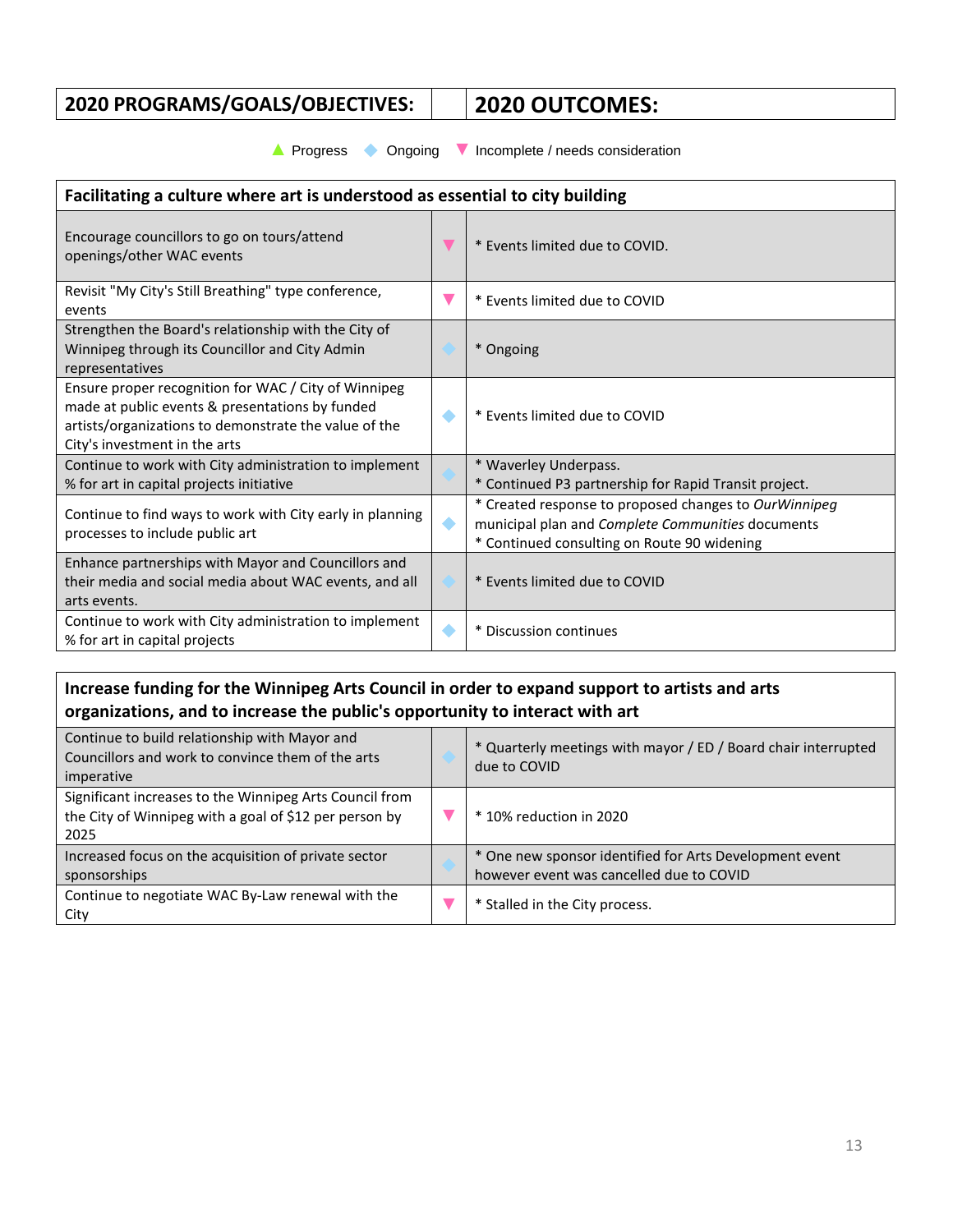# **PERSONNEL PLAN**

## **STAFF**

| <b>Executive Director</b>                                     | Carol A. Phillips                      |
|---------------------------------------------------------------|----------------------------------------|
| Senior Public Art Project Manager                             | tamara rae biebrich                    |
| <b>Operations Manager</b><br>Program Administrative Assistant | Tanya Christensen<br>Genevieve Collins |
| <b>Public Art Project Manager</b>                             | Alexis Kinloch                         |
| Program and Arts Development Manager                          | Dominic Lloyd                          |

# **BOARD OF DIRECTORS**

Jason Granger, Chair Andrew McLaren, Vice Chair Vonnie Von Helmolt, Chair Emerita Kerry Dangerfield, Secretary-Treasurer/Chair of Finance Committee

Diane Berger, Council Director Melanie Dean, Arts Community Director Louise Duguay, Council Director and Chair of Public Art Committee Seema Goel, Arts Community Director Darrel Nadeau, Council Director Bola Opaleke, Arts Community Director Julie Penner, Council Director Andrea Ratuski, Arts Community Director David A. Robertson, Arts Community Director

Councillor Sherri Rollins John Kiernan, Director, Planning Property & Development (non-voting)

## **History**

The Winnipeg Arts Council was incorporated on April 24, 2002. Prior to this the organization was known as the Winnipeg Arts Advisory Council. This council provided advice on cultural policy development to Winnipeg City Council between 1984 and 2002. In 1996 the City authorized the advisory council to assist in reviewing City of Winnipeg Cultural Policies and in April 1997, the City of Winnipeg Cultural Policy Review Panel recommended that the advisory council be restructured to become a non-profit, autonomous body at arm's length to the City of Winnipeg, and that the name be changed to the Winnipeg Arts Council Inc.

## **Governance and Management**

The Winnipeg Arts Council is governed by a minimum of 11 and a maximum of 15 board directors. The Directors are nominated from groups including citizens at large through the City appointments process, the arts community and City representatives. Each director must serve the purposes of the Winnipeg Arts Council and not their nominating group. Directors' terms are two years and a total of three terms may be served. The Winnipeg Arts Council engages an Executive Director to manage the business of the Council and the Executive Director is currently supported by a staff of five.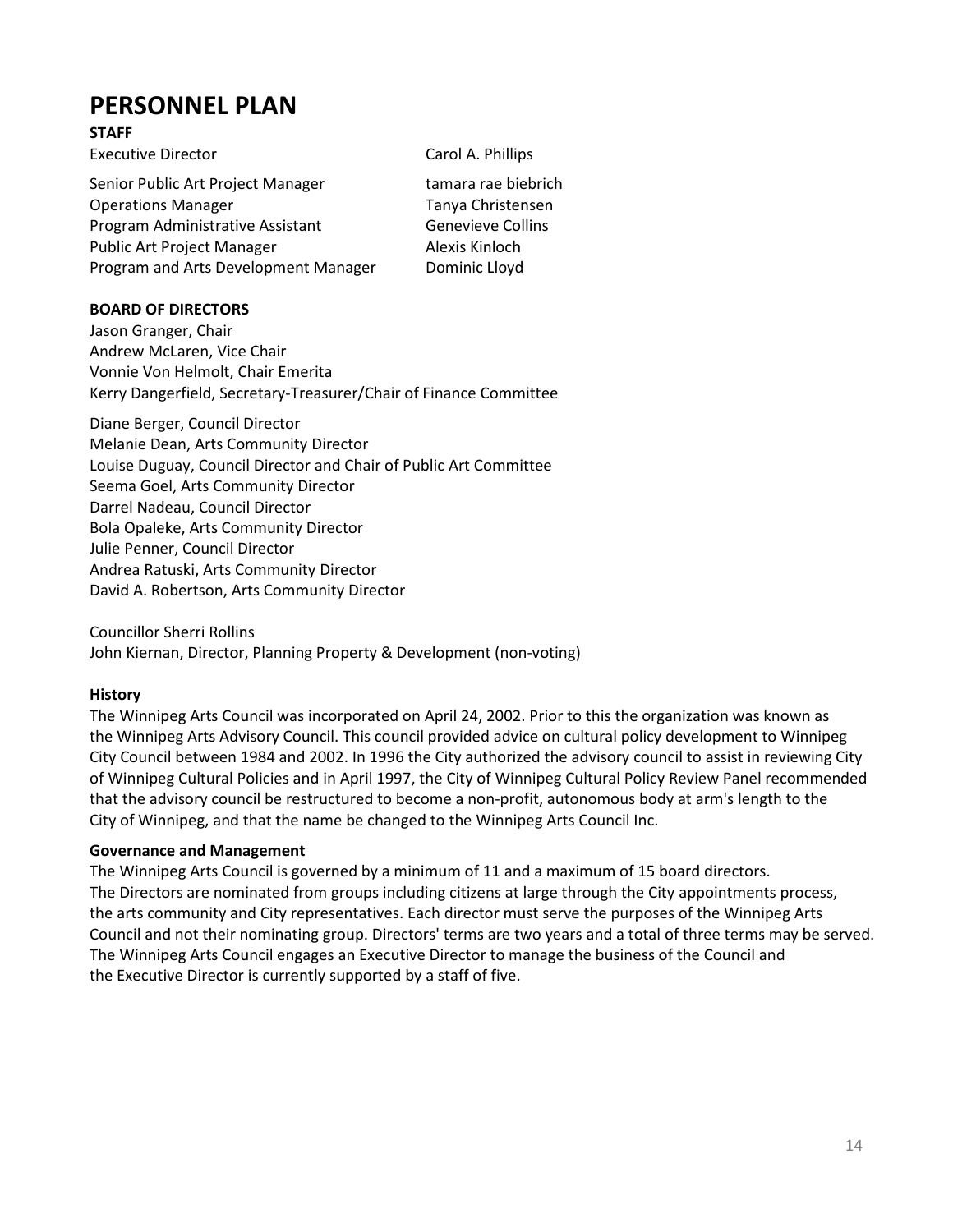**Mandate** (from the City of Winnipeg)

- Advance the arts, and education in respect of the arts, throughout the City of Winnipeg
- Manage the conditional grant and carry out the City's arts and cultural funding
- programs, exercising final arm's length authority to approve and issue arts and cultural grants
- Advise the City on arts and cultural policy
- Foster development of the arts
- Explore partnerships and initiatives with other funding bodies, foundations and other groups
- Manage and administer the City's Public Art Policy and Program
- Present for approval to the Standing Policy Committee on Protection, Community Services and Parks, a three-year Arts and Culture Business Plan to be adopted on an annual basis

## **Mission**

The Winnipeg Arts Council funds, supports and champions development of the arts on behalf of the people of Winnipeg.

## **Vision**

*Winnipeg is a creative city where art is integrated into all people's lives. All people have access to the arts, are able to participate in the arts, value and are enriched by the arts.*

## **Values**

# **ART**

Creative human expression in all its manifestations results in art. It may be stating the obvious, but the importance of art is the basic reason for the existence of the Winnipeg Arts Council. Art making, art producing, art interpreting, art educating – are all about making meaning through art.

## **COURAGE**

It takes courage to arrive at great things. We have courage in what we initiate and in how we respond. We take informed risks and encourage artists to do the same. We are responsive and adaptive to others. The Winnipeg Arts Council leads with ideas.

## **INTEGRITY**

Integrity is how we build credibility. We are centered and clear in our intentions and honest and respectful in our practices. All programs and transactions are acquitted with transparency and accountability.

## **EQUITY**

Access, inclusion, diversity – all are encompassed beneath the banner of equity. We want to intentionally create space and opportunity for the diverse people of Winnipeg to be engaged in or have access to art. We want to ensure we are supporting diverse art forms, ideas and communities.

## **CELEBRATION**

Bringing focus and attention to the arts allows for connection, communication and celebration of the arts in our city. We actively promote all forms of art and opportunities to engage with art.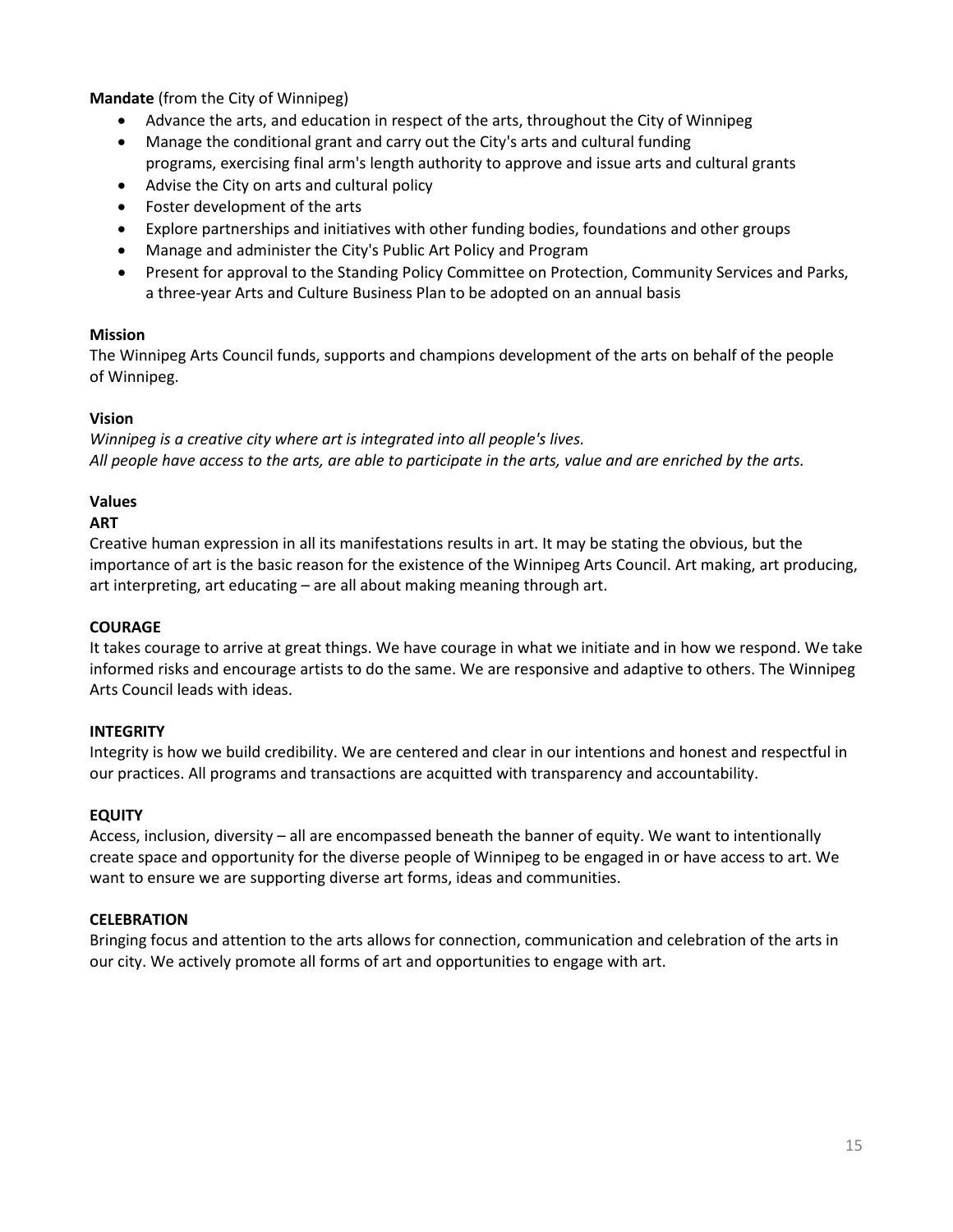# **2021-2023 FINANCIAL PLAN**

 $\blacktriangleright$  The great distinguishing factor from any other organization listed on the City's "Grants" list is the fact that the Winnipeg Arts Council functions as an investor and administrator on behalf of the City and these funds are thereby distributed to over 200 arts organizations and artists each year at a lower administration cost than any other public funder in the country.

► Because of its unique relationship and mandate, the Winnipeg Arts Council's primary partnership is with the City of Winnipeg.

► The Winnipeg Arts Council provides, the initiative, ideas and administrative integrity needed for all aspects of public art throughout the entire city.

### **Notes to Budget**

**1) 2021**: The request for a total of \$4,439,357, includes the City allocation to arts grants and administration, as well as the designated amount for museums grants and administration, in line with year two of the City of Winnipeg 2020-2023 Multi-Year Budget.

**2)** Under separate cover, the request to the City's Capital Budget for the 2021 Public Art Program is \$125,000, as in line with year two of the City of Winnipeg 2020-2023 Multi-Year Budget.

**3)** At the direction of City Council (November 23, 2018) the Winnipeg Arts Council oversees Museums Grants in designated amounts to five independent museums.

**4)** The social and economic impact of the arts (*Culture to the Core*, January 2020) demonstrates the returns engendered by municipal investment in the arts. If the \$12 per capita were to be achieved in 2025, the proposed allocation would be \$10,044,000.